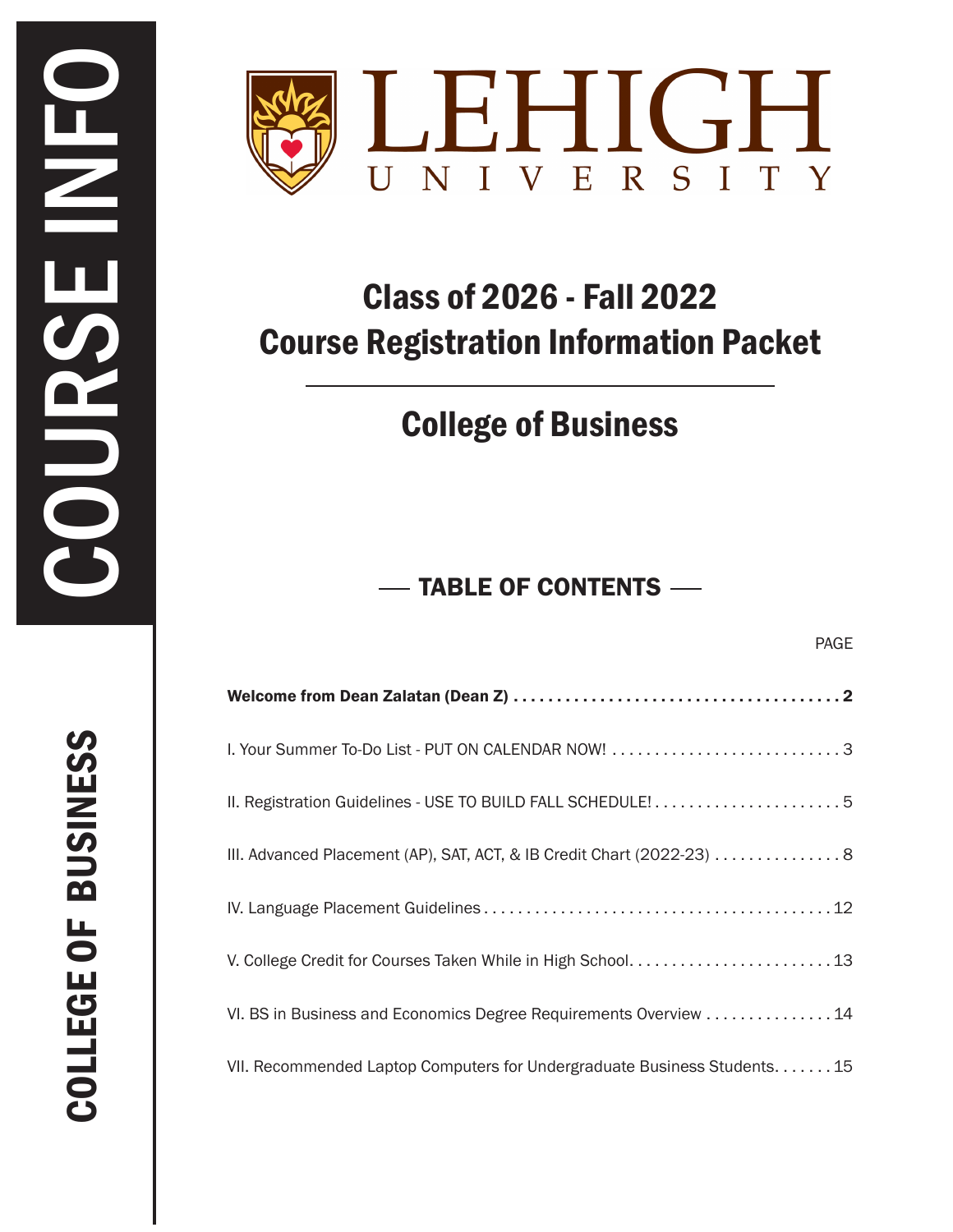

May 5, 2022

Dear First-Year Business Students:

Welcome to the Lehigh University's College of Business!

Your preparation for a great start this fall begins **now**, and this mailing will guide you through the process. We've attached a checklist of "to-do" actions for you to accomplish this summer, including specific information to guide your registration for fall courses this July.

Have questions? Our academic advisors within the College of Business are here to help. In late June, you will receive an introductory email from our business advising team. Our advisors will be available to answer your questions this summer, and they will continue to advise you after you start your Lehigh classes this fall.

On Friday, August 19<sup>th</sup>, you will participate in a College of Business Welcome with all other first-year students in your BS in Business and Economics degree program. At the Welcome, you and the rest of the College of Business' Class of 2026 will be introduced to our academic expectations. Academic advisors will also be available if you have any last-minute needs with regard to your fall schedule. We all share your goal for the smoothest possible start to classes on August  $22<sup>nd</sup>$ .

If you have any questions before you hear from advising in June, please do not hesitate to contact our Undergraduate Programs Office. We are your "home base" in the College of Business, and our mission is to support your success. You can reach our team by calling our main office number (610-758-3400) or by emailing [businessadvising@lehigh.edu.](mailto:businessadvising@lehigh.edu) Our office is open Monday through Friday from 8:15 a.m. to 4:45 p.m. eastern daylight time. Please note that all Lehigh offices will be closed on July 4<sup>th</sup> in observance of Independence Day.

Hope you have a healthy, rewarding summer. We look forward to seeing you at the College of Business First-Year Welcome in August!

Regards,

Dean &

Katrina A. Zalatan, MBA, Ph.D. Associate Dean and Director, Undergraduate Programs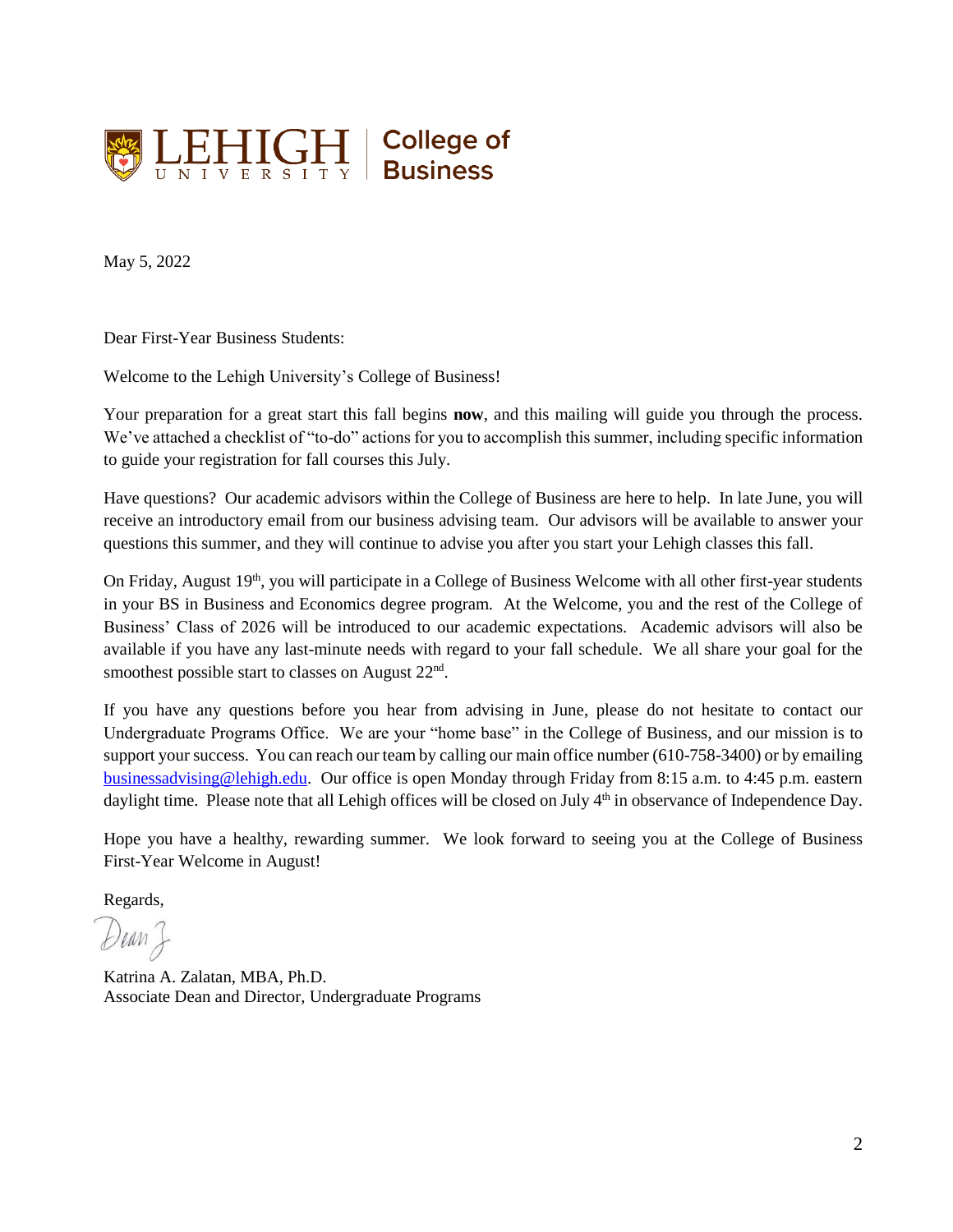### I. Your Summer To-Do List and Timeline – PUT ON YOUR CALENDAR NOW!

At Lehigh, academic orientation varies by College. As a student in the College of Business, your preparation to start as a first-year student this fall starts **now**, in May.

#### **May:**

- $\Box$  Please read this packet thoroughly and carefully, noting important dates on your personal calendar.
- $\Box$  Have you taken any AP exams? Be sure to send your scores to Lehigh. If you already took an exam and don't remember if you indicated that Lehigh should be sent your score, log into the College Board web site to be sure your score is sent to Lehigh (code 002365).
- **Check your Lehigh email at least twice a week this summer** to be sure you do not miss any important messages. Your Lehigh email is the primary means the College of Business will use to reach you! This summer, important academic messages will come from Dean Zalatan and our business advising team.
- $\Box$  Look for an email inviting you to sign up for Lehigh's Mentor Collective. If you opt in this summer, you will be matched with a peer mentor who is a business student who successfully completed their first year and volunteered to be a peer mentor in the HAWKS Lehigh Mentor Collective program. It wasn't too long ago that the HAWKS Peer Mentors were incoming firstyear students, too, so your HAWKS Peer Mentor is eager to get to know you and help with your transition to Lehigh.

#### **June:**

- $\Box$  Be sure your AP scores are sent to Lehigh! You can check that your scores will be sent (or request that they are sent) to Lehigh when you log in to your College Board portal. Wondering what AP scores Lehigh accepts for credits? See pages 8 through 11 of this Packet.
- $\Box$  Look for a welcome email from Business Advising. Don't hesitate to contact our business advising team if you have *any* questions related to this packet or your fall schedule. Our advisors are available all summer and looking forward to working with you.
- □ Look for an email regarding ALEKS, a math placement assessment, prep, and learning module. You will take the assessment in June, and ALEKS is used to determine the calculus course in which you will have the greatest success. If you receive AP credits for MATH 021, you will not be required to take the ALEKS assessment.

#### **July:**

- $\Box$  Register for your Fall 2022 classes online. Use the guidelines in this packet to select the most appropriate courses.
- $\Box$  Reach out to business advising if you have any questions related to your fall schedule. They are here to help!
- $\Box$  Did you sign up to be matched with a HAWKS Peer Mentor? Look out for an introductory email from them. Your peer mentor is committed to help you have a successful start at Lehigh.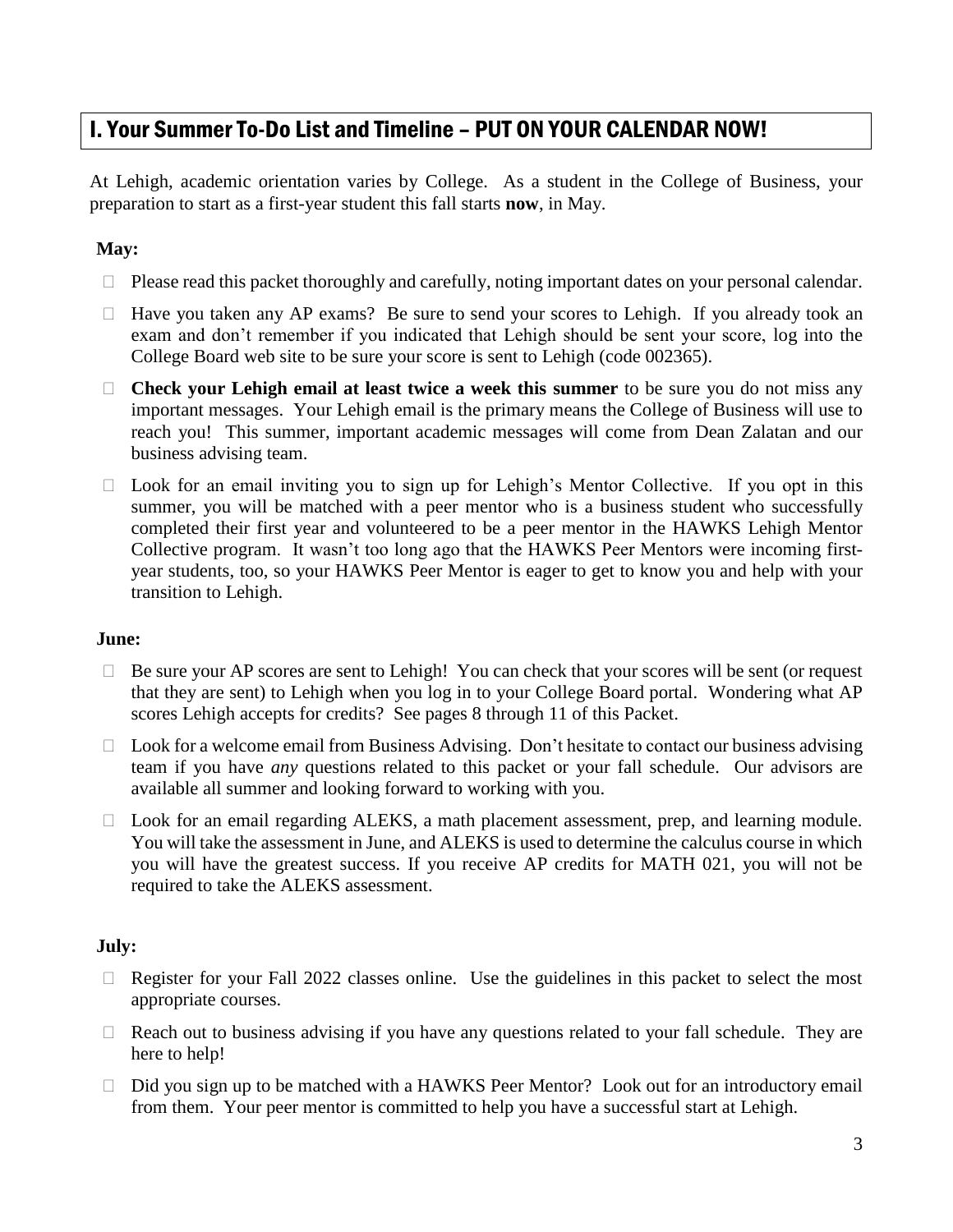#### **August:**

- **Watch for and read any emails from your academic advisor.** They will examine the fall schedule of classes you chose in July and let you know if any changes are necessary.
- **After it goes live on August 15th, check your online Lehigh Degree Works at [https://dw](https://dw-prod.ec.lehigh.edu/responsiveDashboard/)[prod.ec.lehigh.edu/responsiveDashboard/](https://dw-prod.ec.lehigh.edu/responsiveDashboard/)** to see if all of the courses you registered for *and* the credit you expected to earn via AP and/or transfer credit are showing up on your academic record. Your online Degree Works is the critically important scorecard that you will refer to throughout your academic career at Lehigh to view your grades, in-progress and completed courses, and verify what you need to accomplish academically to graduate.
- **On August 19th, participate in the College of Business First-Year Student Welcome** as part of your Lehigh orientation. Also, if you need any further adjustments to your fall schedule, our advisors will be available to help.
- **Look for your first Lehigh Business Week at a Glance e-newsletter from our**  Undergraduate Programs Office email on Sunday evening, August 21<sup>st</sup>. The Lehigh Business Week at a Glance will keep you apprised of updates including advising office hours, professional development events, and study abroad planning opportunities.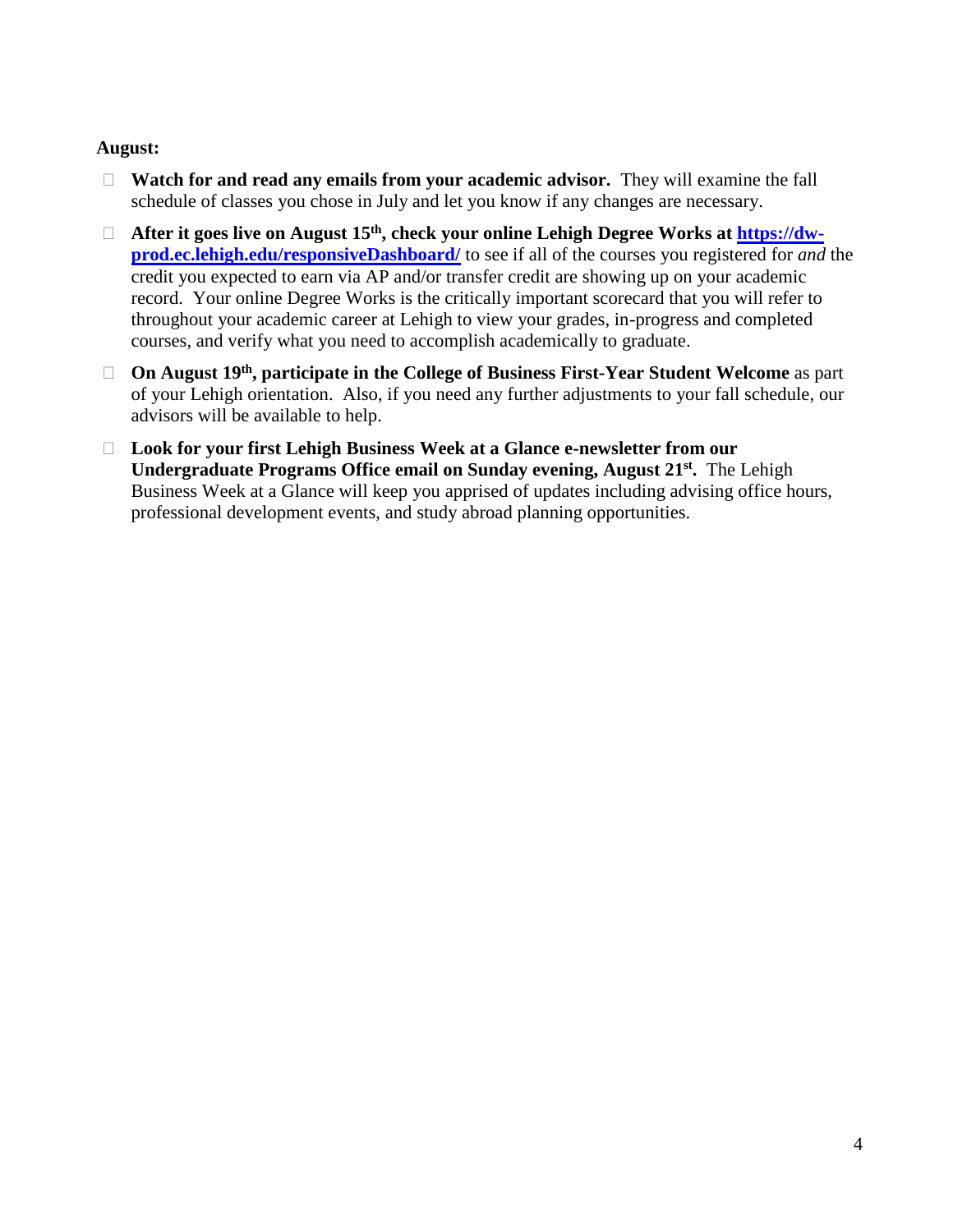### II. Registration Guidelines – USE TO BUILD FALL SCHEDULE!

During July, you will register for Fall 2022 courses at the same time as all other first-year students entering Lehigh this fall. **Most business students will register for 5 to 6 courses (in the range of 13- 14 to 17 credits) in their first semester.** You will need a minimum of 12 credits to be a full-time student, and Lehigh limits first-year students to a maximum of 17 credits in the fall semester.

#### **FOLLOW THESE GUIDELINES AS YOU PREPARE TO REGISTER ONLINE FOR FALL:**

- 1. All first-year business students must register for **BUS 001: Foundations of Business** (1 credit).
- 2. You should also register for **ECO 001: Principles of Economics** (4 credits). If you scored 4 or 5 on the AP Microeconomics exam *and* the AP Macroeconomics exam, you do not need to register for ECO 001; you will receive credit for ECO 001 and can register for an elective in the College of Arts and Sciences, College of Health, or College of Engineering and Applied Science, instead.
- 3. **Register for MATH 000, MATH 081, or MATH 021** based on your ALEKS score. Taking the ALEKS assessment is required in order to register for MATH 081 or MATH 021. If you fulfill your Math requirement by earning the necessary Math AP/SAT/ACT/IB score, you can choose an elective outside the College of Business.
- 4. You then have the option to register for:
	- Both **BUS 003: Business Communication I** and **BIS 044: Business Analytics I**
	- **MGT 043: Organizational Behavior**
	- **ELECTIVES (3 to 4 credits each)** in the College of Arts and Sciences, College of Health, or the Rossin College of Engineering and Applied Science**,** or
	- **ENGLISH (ENGL) 001: Critical Reading and Composition** if you meet the following guidelines:
		- **Less than 4** on either of the AP English exams OR
		- **Less than 5** on the IB English exam OR
		- **Less than 700** on the SAT Evidenced-Based Reading & Writing exam OR
		- **Less than 32** on the ACT English exam OR
		- **Less than 6** on any of the three parts of the Optional SAT Essay exam OR
		- **Less than 8** on the ACT Optional Writing Test

#### **Special notes regarding ENGLISH**:

- ENGL 001 is required for your BS in Business and Economics degree, but you do not have to take it during your first semester. ENGL 001 is also available during the spring semester. You do not need to take ENGL 001 if you have earned AP credit for the course and send your scores to Lehigh this summer.
- Multilingual students are assessed for proficiency by the International Center for Academic and Professional English. Those who are deemed sufficiently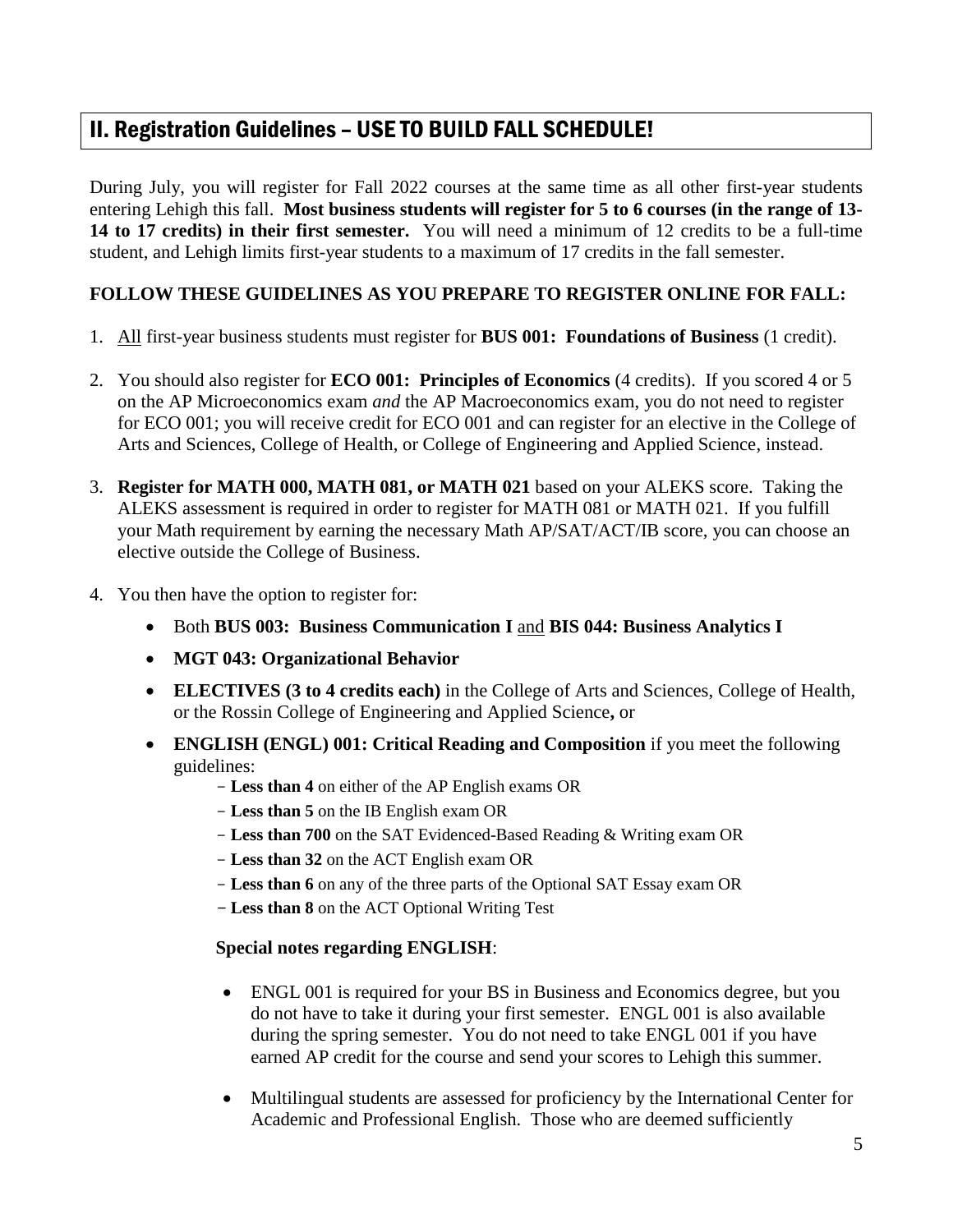proficient are placed in English 001; others are advised to take English 003. If placed in English 003, that course will count as the English requirement for your BS in Business and Economics degree.

- If you receive a score of 5 on either of the English AP exams, a score of 750-800 on the SAT Evidenced-Based Reading & Writing exam, or a score of 35 or higher on the ACT English exam, you will receive credits for ENGL 001 (3 credits) and ENGL 002 (3 credits). Your ENGL 002 credits will count toward non-business electives.
- If you "place out" of ENGL 001, you should see AP or TR as the "grade" for ENGL 001 on your Lehigh degree works at **[https://dw](https://dw-prod.ec.lehigh.edu/responsiveDashboard/)[prod.ec.lehigh.edu/responsiveDashboard/](https://dw-prod.ec.lehigh.edu/responsiveDashboard/).** In this case, you can choose an elective outside the College of Business.
- 5. **If you still want to add more course(s) after you follow the above registration guidelines, you may add course(s) from the College of Arts and Sciences, College of Health, or Rossin College of Engineering and Applied Science. A total of 17 credits is the maximum for which you may register.**

Courses outside of the College of Business are critical to your well-rounded education as a future business professional. As business students, you are required to take a minimum of 48 credits outside of the College of Business during your four years at Lehigh. These courses consist of distribution requirements and electives outside of the Business College. As a part of your degree, all students must take 33 credits outside of College of Business in addition to "distribution" courses. Course distribution designations appear in the University Catalog online at the end of each course description. The 15 credits of distribution requirements include the following:

- **Humanities (HU)—Minimum of 6 credits. Study of how we understand and record human** experiences; teach you how to think creatively and critically about your own identities and connections to other. Humanities courses typically fall under the following departments: Art and Architecture, English, History, Modern Languages and Literature (MLL), Music, Philosophy, Religion Studies, and Theatre.
- **Social Sciences (SS)**—Minimum of 6 credits. Study of human society and social relationships. Social Science courses are usually encompassed in the following departments: History, International Relations, Journalism and Communications, Political Science, Psychology, Sociology, and Anthropology.
- Natural Sciences (NS)—Minimum of 3 credits with no lab requirement. Study of physical sciences. Natural Sciences courses are available in the following departments: Astronomy, Biological Sciences, Chemistry, Earth and Environmental Sciences, and Physics.

You are also required to take courses that apply to the following two requirements: **Global and Diversity**. These courses may also count toward fulfilling other requirements, such as your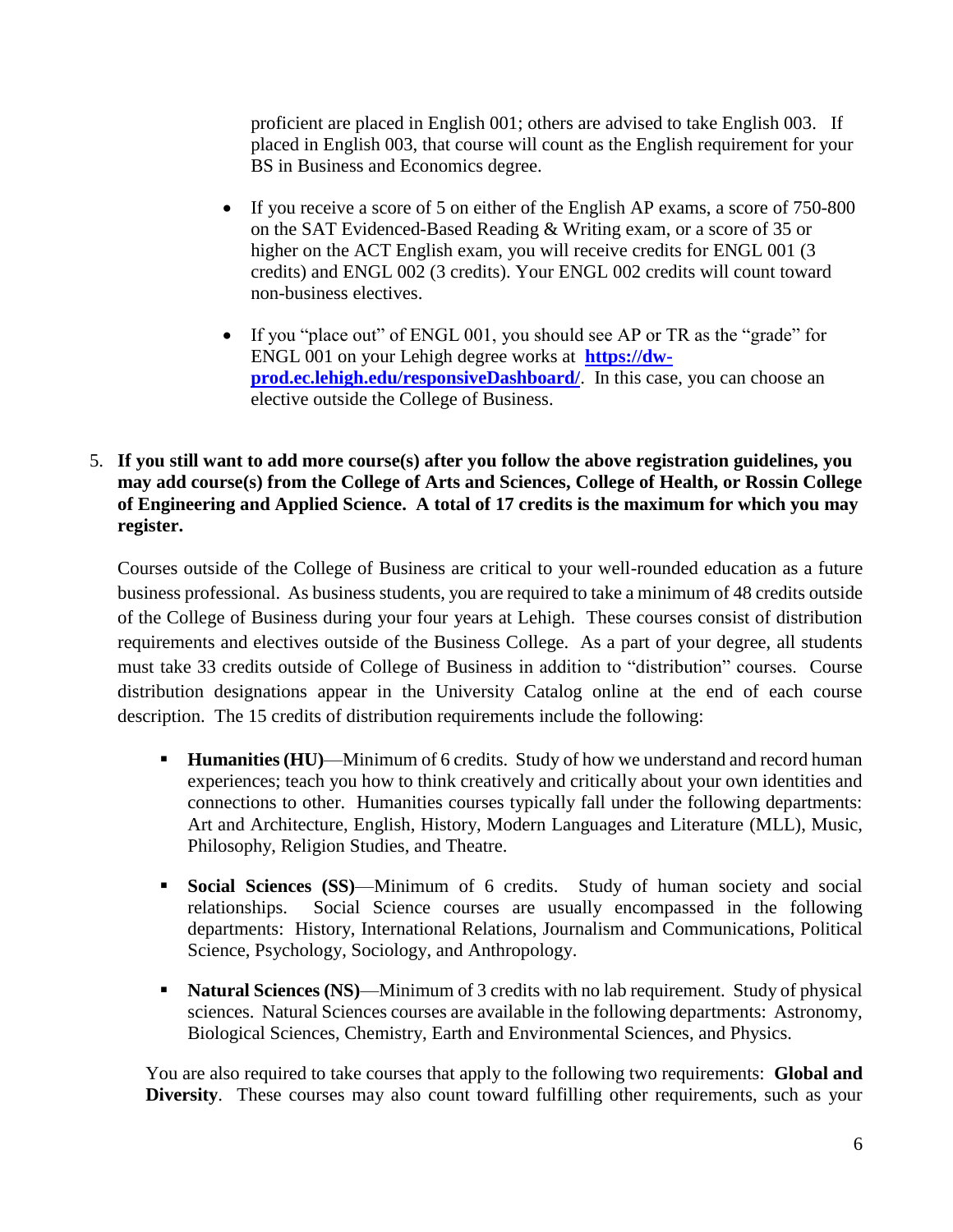distribution requirements or your non-business electives. Global and diversity courses are available in numerous departments at Lehigh.

- **Global**  A minimum of 1 course (at least 3 credits).
- **Diversity** A minimum of 1 course (at least 3 credits).

You may also be able to earn credit for other activities you plan to do, e.g., earning 1 credit for participating in choir.

Sophomore status (24 credits or more) is a requirement to request courses numbered 100 and above, so as a first-year student, you should register for courses among those below 100. Some courses numbered below 100 have prerequisites or co-requisites. You will not be able to register for a course without having the required prerequisite (i.e., courses that must be successfully completed before you may register for a course) or co-requisite (i.e., more than one course that must be taken during the same academic term).

#### **Special notes about Music and Theatre:**

- You may select music lessons, and upon your arrival on campus you must go to the Music Department regarding registration status. Enrollment in music lessons is never guaranteed because of scheduling constraints. Also, after you register, check your Degree Works to be sure you are earning the credits you intended for your Music course(s)!
- We encourage students with an interest in music to consider playing in one of the ensemble groups at Lehigh. Many of the ensembles require an audition to make sure you are playing in the group best suited to your interests. Auditions will be held during or shortly after Orientation in August. Check with the Music Department when you arrive on campus for the audition schedule. Marching Band and the Choral Union do not require auditions, so you can select them now.
- Performance (THTR 035) requires auditions. If you are interested in performing in one of the fall theatre productions, check with the Theatre Department when you arrive on campus for the audition schedule.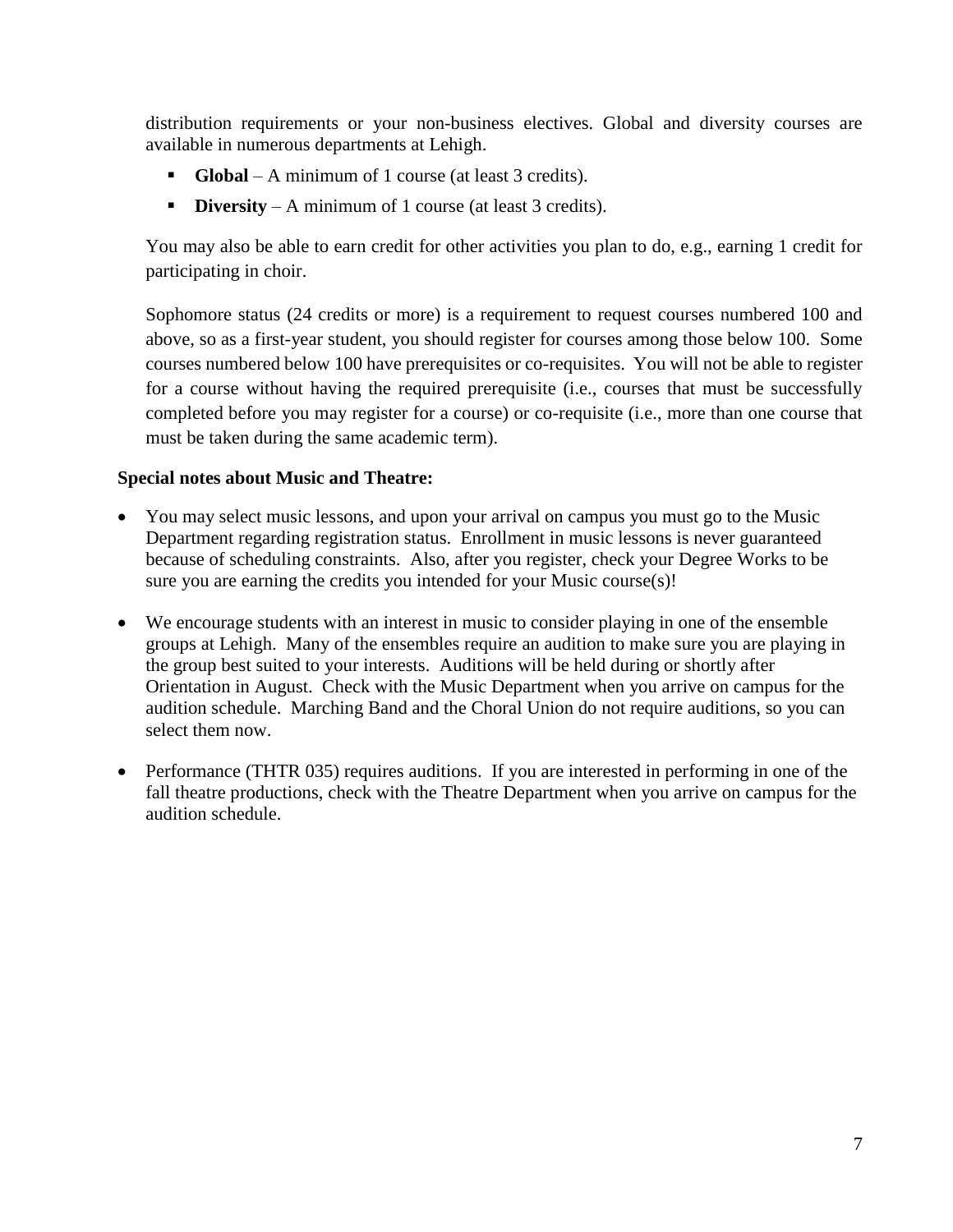### III. Advanced Placement (AP), SAT, ACT & IB Credit Chart (2022-23)

Please use the chart below to determine what Advanced Placement credit you may receive from various Lehigh departments. You must have your scores submitted directly to Lehigh (code 002365). **Any delay in submitting your scores will impact your ability to register for courses.**

| Subject:                                          | Score:         | Method:                                                                                | <b>Credit For:</b>                                |
|---------------------------------------------------|----------------|----------------------------------------------------------------------------------------|---------------------------------------------------|
| Art                                               | $\overline{4}$ | <b>AP Art History</b>                                                                  | ART elective (4 cr)                               |
| Art                                               | 5              | <b>AP Art History</b>                                                                  | ART 001 (4 cr) &<br>ART 002 (4 cr)                |
| Art                                               | 5              | AP Studio Art: 2-D Design                                                              | ART 073 (4 cr)                                    |
| <b>Biology</b>                                    | 4 or 5         | <b>AP Biology</b>                                                                      | BIOS 001 (4 cr)                                   |
| <b>Chemistry</b>                                  | 5              | <b>AP</b> Chemistry                                                                    | CHM 030 (4 cr)                                    |
| <b>Computer Science</b>                           | 4 or 5         | AP Computer Science A                                                                  | CSE 007 (4 cr)                                    |
| <b>Computer Science</b>                           | 4 or 5         | <b>AP Computer Science Principles</b>                                                  | CSE 012 (3 cr)                                    |
| Earth &<br><b>Environmental</b><br><b>Science</b> | 4 or 5         | <b>AP Environmental Science</b>                                                        | EES 002 (3 cr) &<br>EES 022 (1 cr)                |
| <b>Economics</b>                                  | 4 or 5         | <b>AP Microeconomics</b>                                                               | ECO elective (2 cr)                               |
| <b>Economics</b>                                  | 4 or 5         | <b>AP</b> Macroeconomics                                                               | ECO elective (2 cr)                               |
| <b>Economics</b>                                  | 4 or 5         | Both AP Microeconomics and<br><b>AP</b> Macroeconomics                                 | ECO 001 $(4 \text{ cr})$ &<br>ECO elective (2 cr) |
| <b>English</b>                                    | $\overline{4}$ | AP English Language and Composition or AP<br><b>English Literature and Composition</b> | ENGL 001 (3 cr)                                   |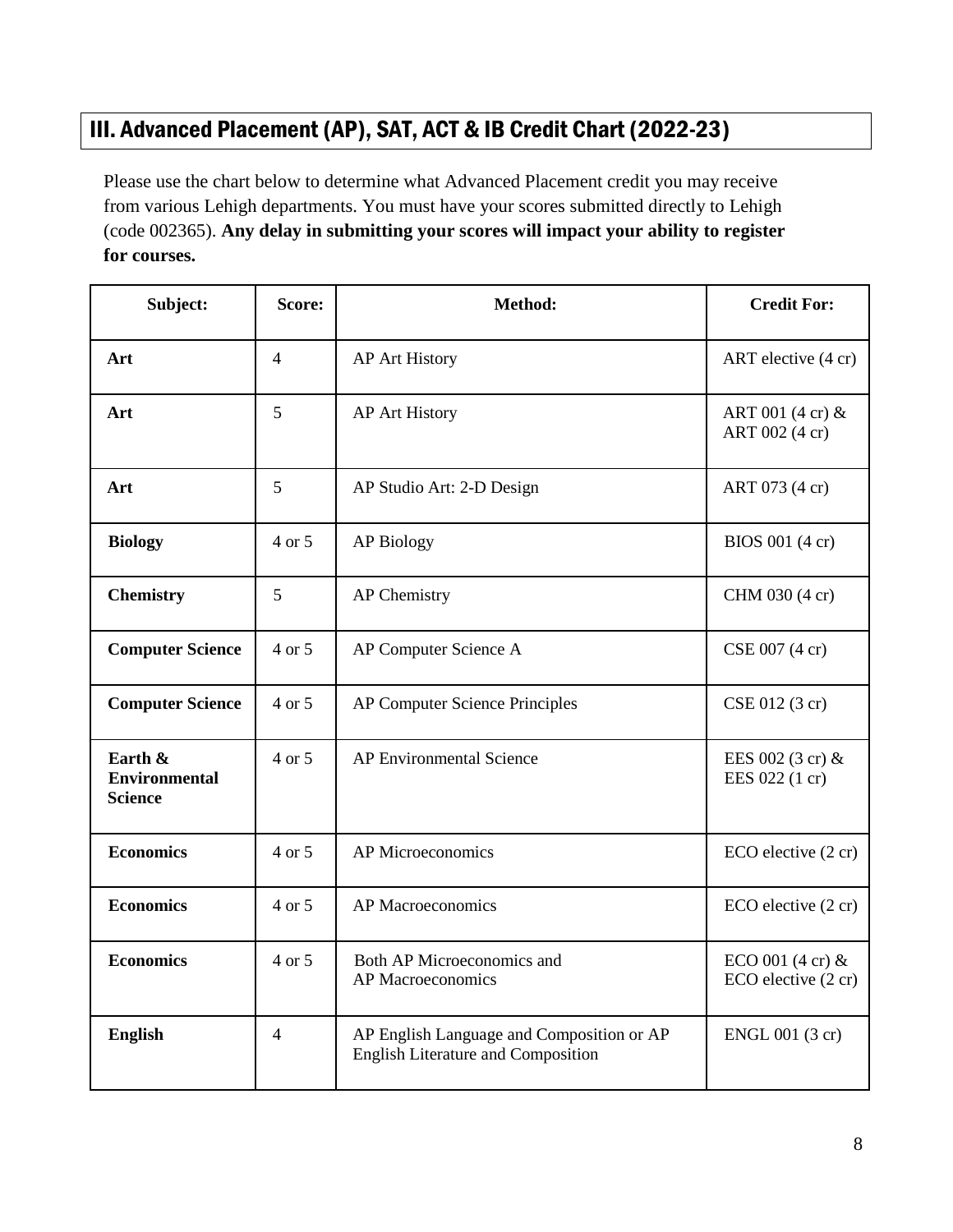| <b>English</b> | 5                 | AP English Language and Composition or AP<br>English Literature and Composition | ENGL 001 (3 cr)<br>$\&$<br>ENGL 002 (3 cr)                                    |
|----------------|-------------------|---------------------------------------------------------------------------------|-------------------------------------------------------------------------------|
| <b>English</b> | 700-<br>749       | SAT Evidence-Based Reading & Writing<br>Exam                                    | ENGL 001 (3 cr)                                                               |
| <b>English</b> | 750 or<br>greater | SAT Evidence-Based Reading & Writing<br>Exam                                    | ENGL 001 (3 cr)<br>$\&$<br>ENGL 002 (3 cr)                                    |
| <b>English</b> | 6 or<br>higher    | Optional SAT Essay Exam - at least a score<br>of 6 on all of the three parts    | ENGL 001 (3 cr)                                                               |
| English        | 32-34             | <b>ACT</b> English Exam                                                         | ENGL 001 (3 cr)                                                               |
| <b>English</b> | 35 or<br>higher   | <b>ACT</b> English Exam                                                         | $ENGL$ 001 (3 cr)<br>&<br>ENGL 002 (3 cr)                                     |
| <b>English</b> | 8 or<br>higher    | <b>ACT Optional Writing Test</b>                                                | ENGL 001 (3 cr.)                                                              |
| <b>English</b> | 5 or<br>higher    | <b>IB</b> Exam                                                                  | ENGL 001 (3 cr.)                                                              |
| <b>History</b> | 5                 | <b>AP American History</b>                                                      | <b>HIST</b> elective<br>$(4 \text{ cr.}, \text{SS})$<br>Distribution<br>Req.) |
| <b>History</b> | 5                 | AP European History                                                             | <b>HIST</b> elective<br>$(4 \text{ cr.}, \text{SS})$<br>Distribution<br>Req.) |
| <b>History</b> | 5                 | AP World History                                                                | HIST elective<br>$(4 \text{ cr.}, \text{SS})$<br>Distribution<br>$Req.$ )     |
| Latin          | 4 or 5            | <b>AP Latin</b>                                                                 | LAT 011 (4 cr.)                                                               |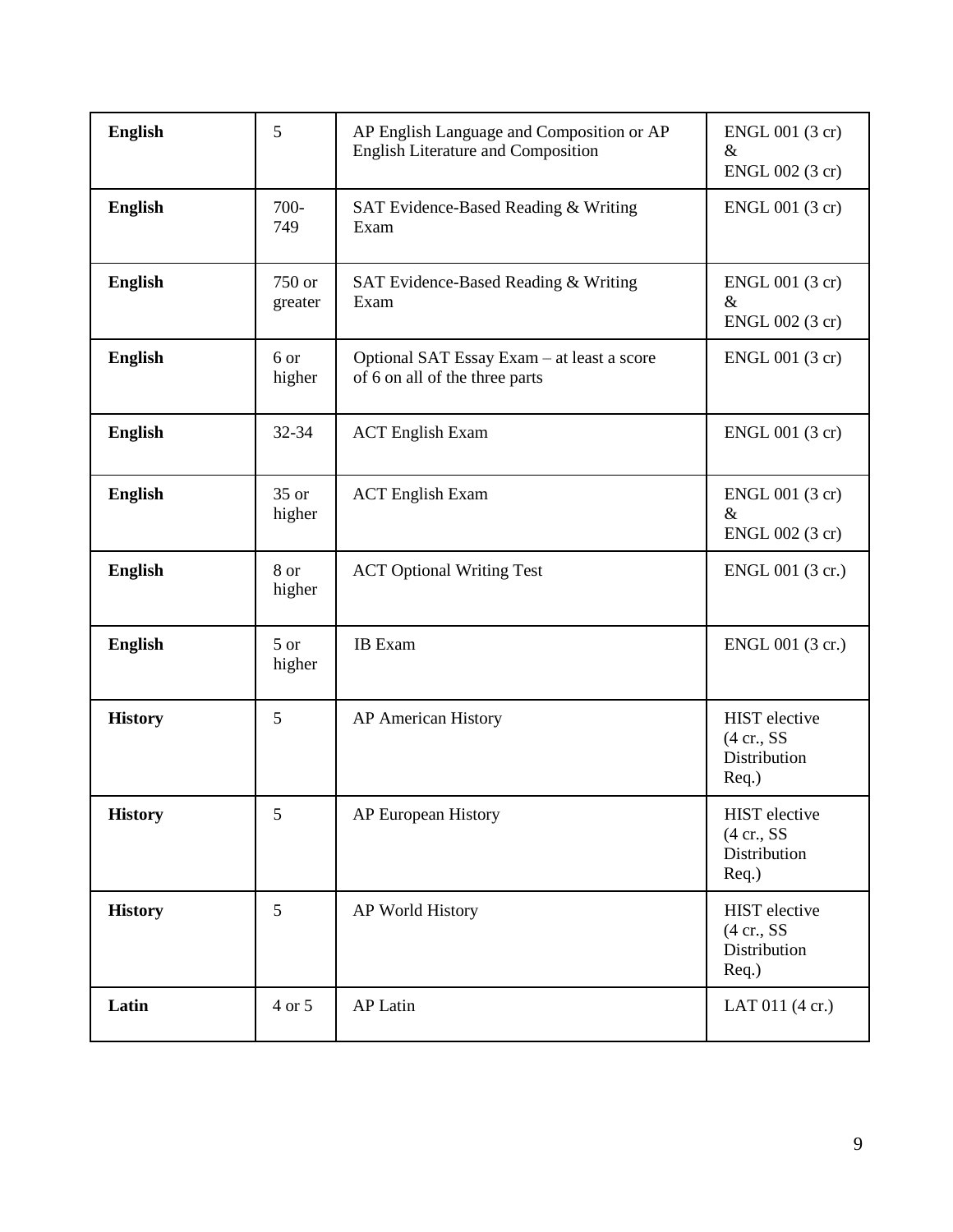| <b>Mathematics</b>                         | 4 or 5         | AP Calculus AB exam<br>*or an AB subscore of 4 or 5 on the BC Exam                                            | MATH 021 (4 cr.)                                                     |
|--------------------------------------------|----------------|---------------------------------------------------------------------------------------------------------------|----------------------------------------------------------------------|
| <b>Mathematics</b>                         | 4 or 5         | AP Calculus BC exam                                                                                           | <b>MATH 021 (4)</b><br>cr.) & MATH<br>$22(4 \text{ cr.})$            |
| <b>Mathematics</b>                         | 5              | High-level IB Mathematics Exam                                                                                | MATH 021 (4 cr.)                                                     |
| <b>Modern</b><br>Languages &<br>Literature | $\overline{4}$ | Any of AP Language and Culture subject<br>exams                                                               | Interm. Level I (4<br>cr.)                                           |
| Modern<br>Languages &<br>Literature        | 5              | Any of AP Language and Culture subject<br>exams                                                               | Interm. Level I (4<br>$cr.)$ & Interm.<br>Level II $(4 \text{ cr.})$ |
| <b>Modern</b><br>Languages &<br>Literature | 4 or 5         | AP Spanish Literature and Culture                                                                             | SPAN 151 (4 cr.)                                                     |
| <b>Music</b>                               | 5              | AP Music Theory                                                                                               | MUS elective (2)<br>cr.)                                             |
| <b>Physics</b>                             | 5              | AP Physics 1: Algebra-Based                                                                                   | PHY 011 (4 cr.) &<br>PHY 012 (1 cr.)                                 |
| <b>Physics</b>                             | 4 or 5         | AP Physics C: Mechanics                                                                                       | PHY 011 (4 cr.) &<br>PHY 012 (1 cr.)                                 |
| <b>Physics</b>                             | $4$ or $5*$    | AP Physics C: Electricity and Magnetism (*Only<br>eligible if student also receives AP credit for<br>PHY 011) | *PHY 021 (4 cr.)<br>$\&$<br>PHY 022 (1 cr.)                          |
| <b>Political Science</b>                   | 4 or 5         | AP United States Government and Politics                                                                      | POLS 001 (4 cr.)                                                     |
| <b>Political Science</b>                   | 4 or 5         | AP Comparative Government and Politics                                                                        | POLS 003 (4 cr.)                                                     |
| Psychology                                 | 4 or 5         | <b>AP Psychology</b>                                                                                          | PSYC 001 (4 cr.)                                                     |
| <b>Statistics</b>                          | 4 or 5         | <b>AP Statistics</b>                                                                                          | MATH 012 (4 cr.)                                                     |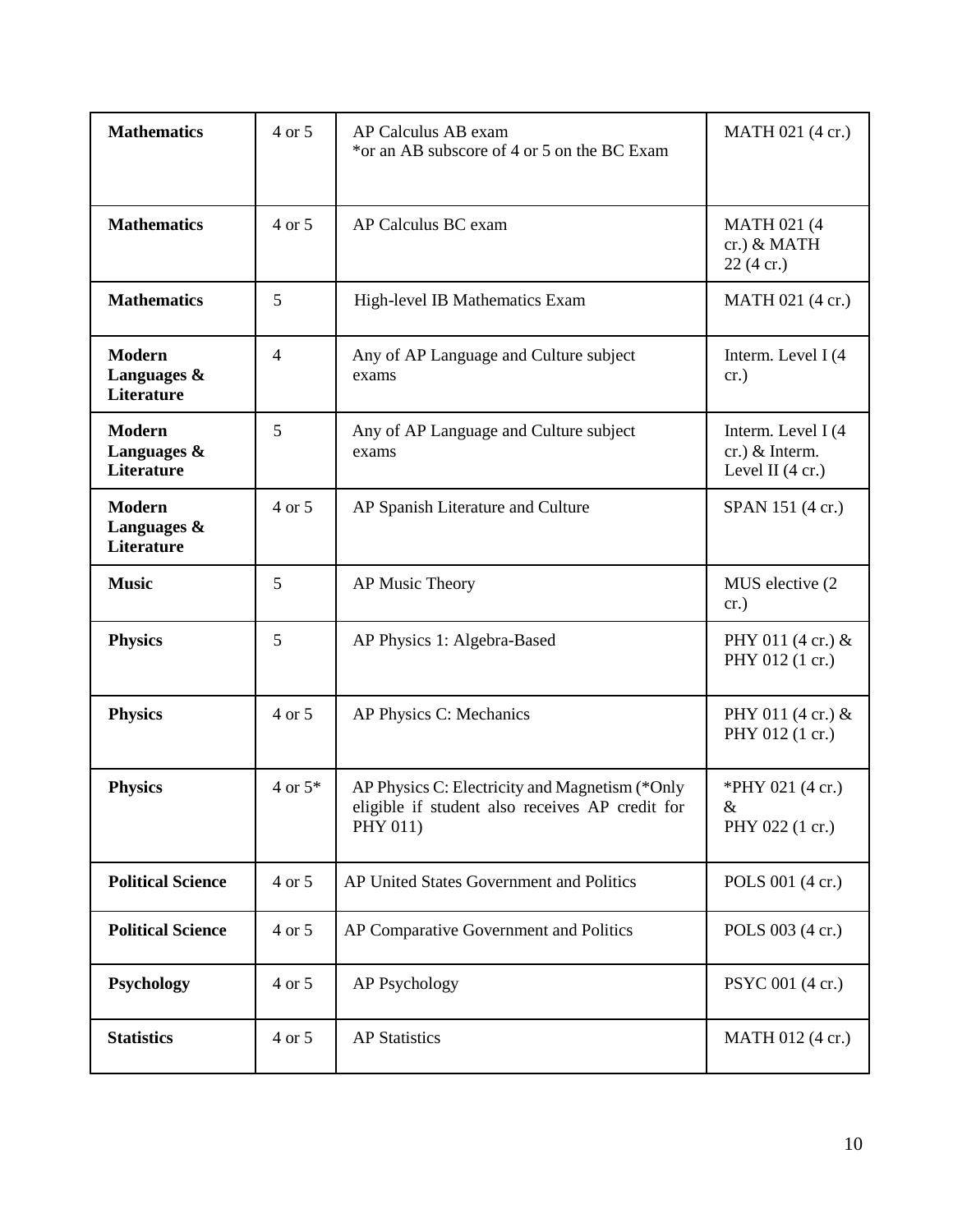#### **International Baccalaureate**

Students who earn the International Baccalaureate may be granted credit in higherlevel or advanced subjects with scores of 5 or better or "B" or better. All students will have their credentials evaluated on an individual basis for specific course equivalency. Lehigh's Registration & Academic Services Office must receive the Official IB transcript before credit will be assigned.

**Please note: The official Advanced Placement rules and guidelines may be found in the 2022-2023 online catalog (catalog.lehigh.edu) and are subject to change annually.**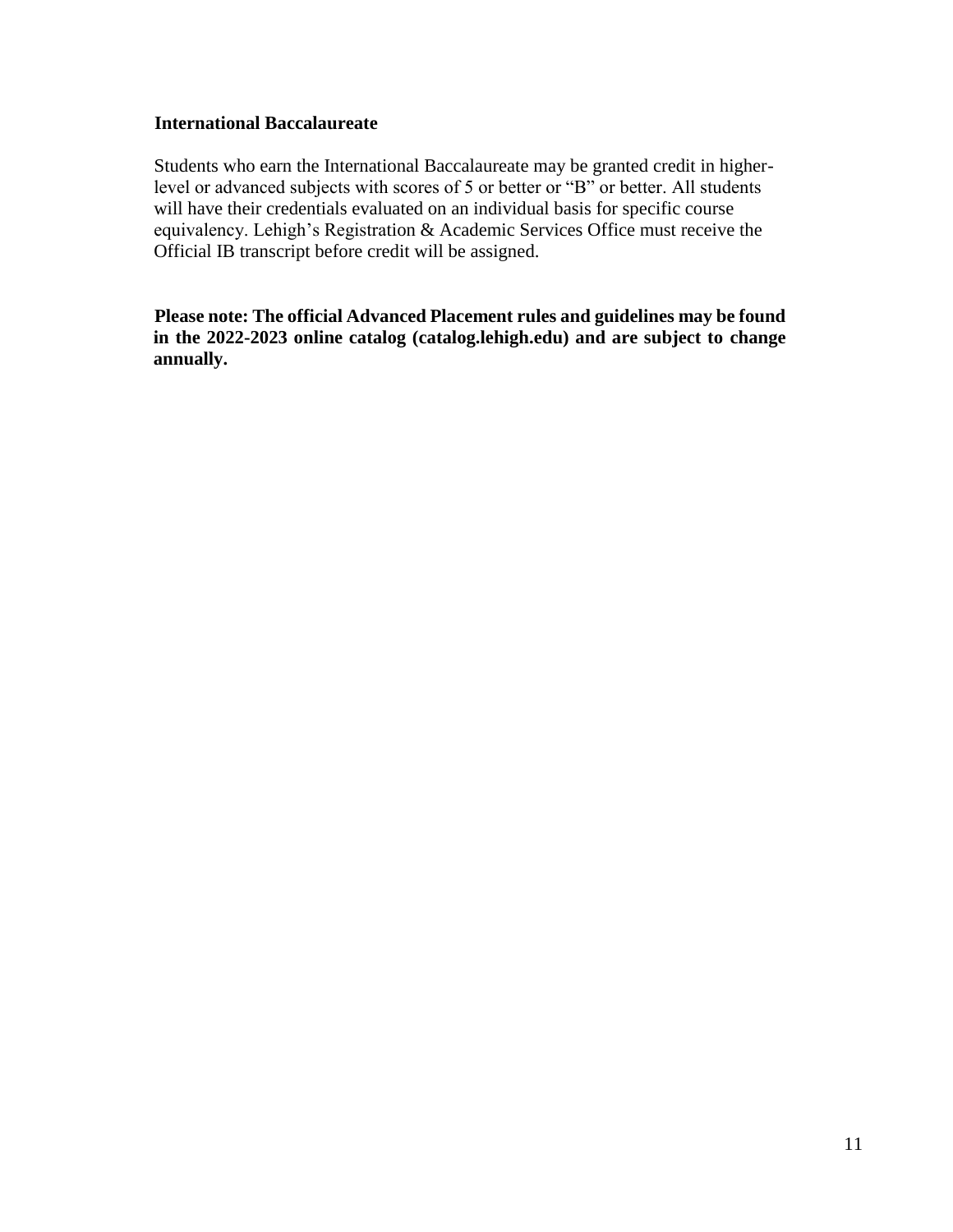### IV. Language Placement Guidelines

Interested in learning or continuing study of a language? Students are normally placed in language courses on the basis of years of a language taken in high school, CEEB Achievement Test or SAT II scores, or the departmental equivalent (instructor's test, interview, or questionnaire). Students may change levels within a language during the first two weeks of class. Students who consider themselves capable of higher-level performance may apply to the instructor during the first two weeks of the semester for more advanced placement. They may also be allowed by the departmental chair to be admitted for credit to a lower level language course after consultation with the instructor. Students who have had three years or more of a language in high school and drop to first-semester level will not receive credit for the course unless written exemption is obtained from the chair of Modern Languages and Literatures.

For more information about credit based on Advanced Placement or SAT II exam scores, as well as guidelines for placement based on previous language study, please visit the [Department of Languages](https://mll.cas.lehigh.edu/placementcredit)  [and Literatures Placement/Credit website.](https://mll.cas.lehigh.edu/placementcredit)

#### **IMPORTANT NOTES REGARDING LANGUAGE:**

- Introductory language courses are offered in the fall, so if you want to pursue a minor or dual degree in a language, you will need to begin your study in a fall semester.
- Credit in a foreign language will only be awarded to students with the appropriate scores on either the AP exam or SAT II test. Credit will not be granted on the basis of having native knowledge of a language other than English or on the basis of the number of years of high school study. If you wish to continue studying a language you studied in high school or your non-English native language, your placement in a Lehigh course will be determined on the basis of your prior experience.

For questions about language placement, please reach out to the appropriate professor:

Chinese: Professor Cook - [cac8@lehigh.edu](file://///common/common/BUS/CBEUNDERGRAD/First-Year%20Students/FY%20Mailing/2022%20FYS%20Mailing%20and%20Portal/cac8@lehigh.edu) French: Professor Berrada – [tab409@lehigh.edu](mailto:tab409@lehigh.edu) German: Professor Stegmann - [vss2@lehigh.edu](file://///common/common/BUS/CBEUNDERGRAD/First-Year%20Students/FY%20Mailing/2022%20FYS%20Mailing%20and%20Portal/vss2@lehigh.edu) Japanese: Professor Lee - [kjl2@lehigh.edu](file://///common/common/BUS/CBEUNDERGRAD/First-Year%20Students/FY%20Mailing/2022%20FYS%20Mailing%20and%20Portal/kjl2@lehigh.edu) Russian: Professor Nicholas - [man3@lehigh.edu](file://///common/common/BUS/CBEUNDERGRAD/First-Year%20Students/FY%20Mailing/2022%20FYS%20Mailing%20and%20Portal/man3@lehigh.edu) Spanish: Professor Prieto - [ap01@lehigh.edu](file://///common/common/BUS/CBEUNDERGRAD/First-Year%20Students/FY%20Mailing/2022%20FYS%20Mailing%20and%20Portal/ap01@lehigh.edu)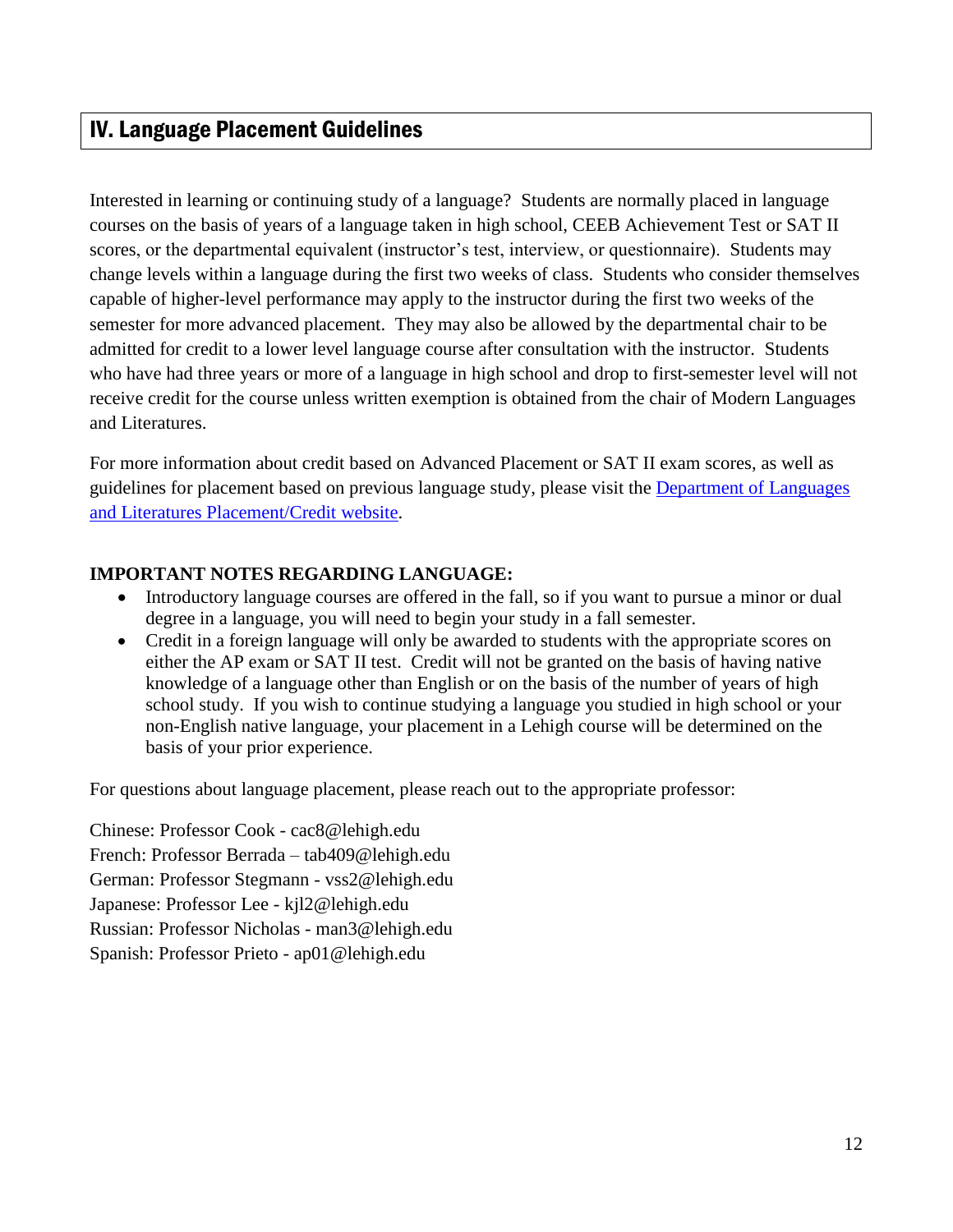### V. College Credit for Courses Taken While in High School

If, during your senior year, you studied a college course at another institution, you may be able to have credit transferred to your Lehigh degree program. You are responsible for ensuring that all necessary documents are provided. Such transfers are possible when *all* of the following criteria are met:

- 1. The course must be appropriate for Lehigh University (i.e., not at a lower level than Lehigh coursework; for example, "college algebra" is not appropriate).
- 2. The course must be a regular college course at the institution that offers it (not a special version of the course for high school students).
- 3. The grade assigned must be equivalent to a C or better on an official transcript sent directly to Lehigh. A grade of C- is not acceptable for transfer credit.
- 4. You must provide Lehigh with the course description and the textbook name and author. You may also be asked for a copy of the course syllabus.

Incoming first-year students wishing to transfer college credit taken while in high school must complete the **First-Year Approval of Transfer Credit Form.**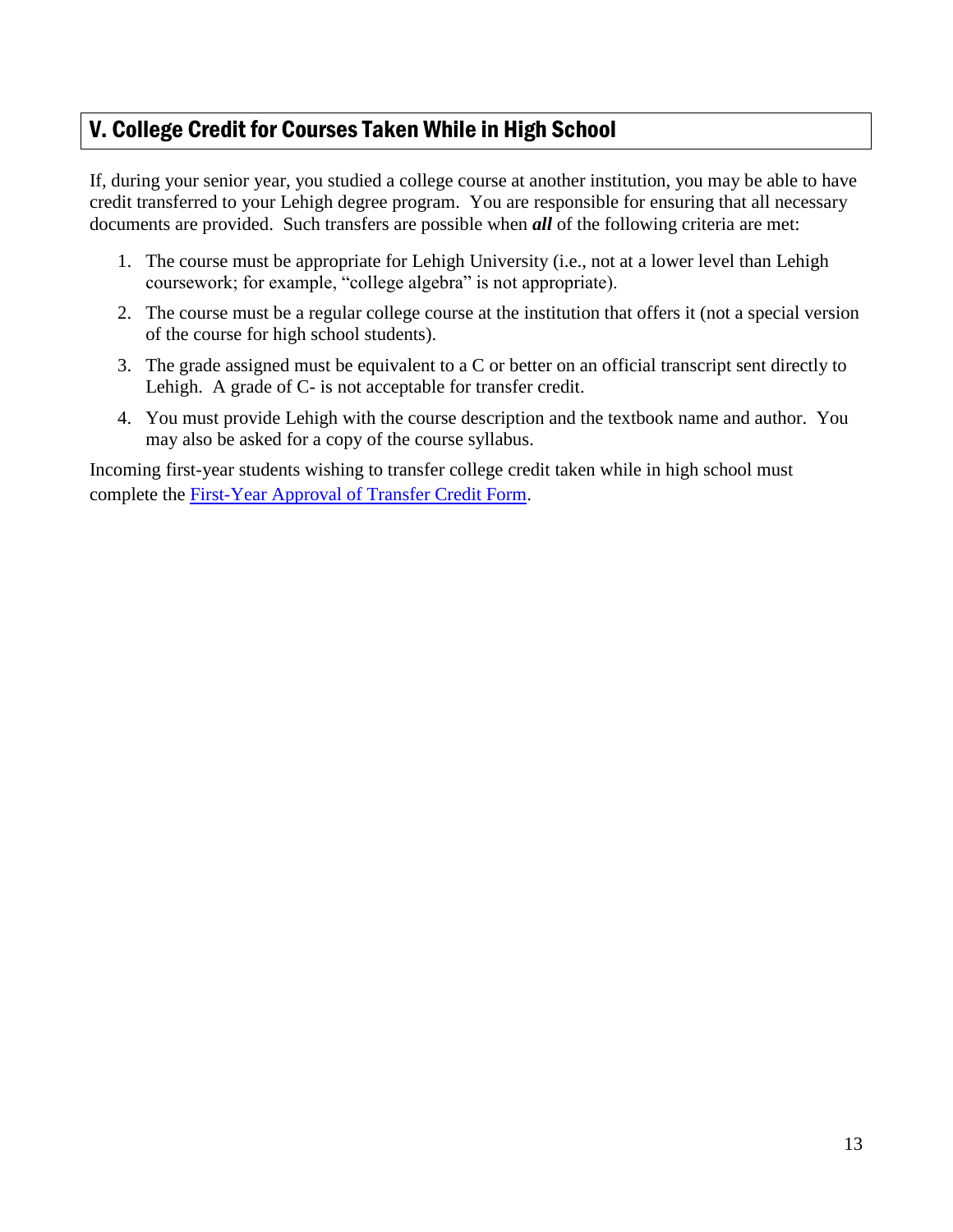### VI. BS in Business and Economics Degree Requirements Overview

#### **The following requirements are also on your DEGREE WORKS at:**

**<https://dw-prod.ec.lehigh.edu/responsiveDashboard/>**

| <b>REQUIREMENTS:</b>                                                                                                                                         |                 |
|--------------------------------------------------------------------------------------------------------------------------------------------------------------|-----------------|
| <b>Core Requirements*</b>                                                                                                                                    | 54              |
| <b>University (Non-Business) Elective Courses</b><br>Minimum distribution of 6 cr. Humanities (HU), 6 cr. Social Sciences (SS),<br>$\bullet$                 | 48              |
| and 3 cr. Natural Sciences (NS)<br>Minimum of 1 global course and 1 diversity course**<br>$\bullet$                                                          |                 |
| <b>Major</b> (see below)                                                                                                                                     | $15 - 23$       |
| Minimum of one major is required<br>$\bullet$                                                                                                                |                 |
| Maximum of 2 majors allowed<br>٠                                                                                                                             |                 |
| Total number of credits varies by major<br>٠                                                                                                                 |                 |
| <b>Completely Free Electives</b>                                                                                                                             | <b>Variable</b> |
| These credits can be taken as Business or Non-Business courses                                                                                               |                 |
| Completely Free Electives are the number of credits needed to reach the<br>$\bullet$<br>minimum number of credits to graduate (124 credits) which, depending |                 |
| on your major, can vary from 0 to 7 credits.                                                                                                                 |                 |
| <b>TOTAL NUMBER OF CREDITS REQUIRED TO COMPLETE DEGREE:</b>                                                                                                  | 124             |

*\*Note: The grade of C- or better is required for successful completion of every core business course*. *Most core courses are prerequisites for other core and elective courses. Core courses with grades below C- will not serve as prerequisites and must be retaken. Also, the required grade point average for graduation is 2.0 both overall and in the major.*

*\*\*NOTE: Global and/or Diversity requirements can be fulfilled with either Business or Non-Business courses indicated with the appropriate "Global" or "Diversity" attribute in Banner when you register online.*

#### **College of Business Majors:**

| <b>Major</b>              | <b>Min Required Credits</b> | <b>Major</b>                   | <b>Min Required Credits</b> |
|---------------------------|-----------------------------|--------------------------------|-----------------------------|
| Accounting                |                             | Finance                        | 21-23                       |
| <b>Business Analytics</b> |                             | Management                     |                             |
| Business Info Systems     |                             | Marketing                      |                             |
| Economics                 |                             | <b>Supply Chain Management</b> |                             |

#### **College of Business Minors and Certificates** *Available* **to Business Students (Not Required):**

Business Information Systems Management Business Analytics Certificate Entrepreneurship Real Estate International Business Certificate FinTech Supply Chain Management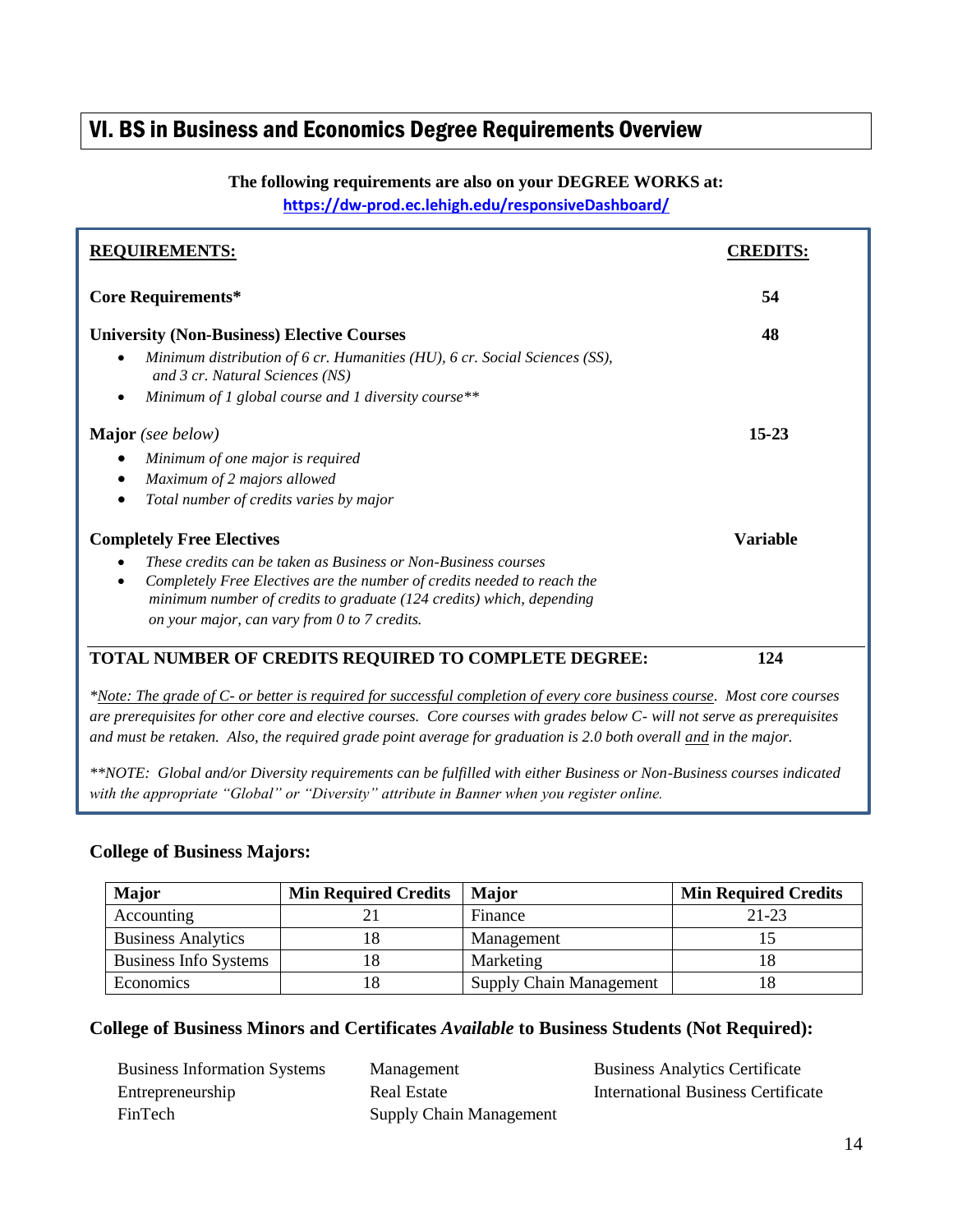### VII. Recommended Laptop Computers for Undergraduate Business Students



### **Recommended Laptop Computers for Undergraduate Business Students**

**Operating Systems Recommended**

| Windows 10 (64 bit / 32 bit) or higher           | or | macOS 10.14 (Mojave) or higher         |
|--------------------------------------------------|----|----------------------------------------|
| Especially recommended for the Finance<br>major. |    | Not recommended for the Finance major. |

#### **Minimum Hardware Recommended**

| Processor (CPU): | Intel i5, AMD Ryzen 5, or Apple M1 processor or higher                                         |
|------------------|------------------------------------------------------------------------------------------------|
| Memory (RAM):    | 8 GB or higher                                                                                 |
| Hard Drive:      | 250 GB or higher                                                                               |
| Ports:           | At least one USB-C/Thunderbolt 3, USB-A; port capable of charging, video, and<br>data transfer |

#### **Notes**

- 1. Lehigh Library & Technology Services (LTS) *strongly advises against* the purchase of a Chromebook. A Chromebook does not work to complete specific software based course assignments.
- 2. Several required courses use software that only runs on the Windows platform. Students with Mac based laptops will be required to install and use [VPN software](https://lts.lehigh.edu/services/vpn) and [Lehigh's Virtual Software LUapps,](https://lts.lehigh.edu/services/virtual-software-luapps) to access this software and run it remotely. This workaround for Mac based laptops may prove cumbersome and may not always be seamless.
- 3. Students pursuing the Finance major are strongly recommended to purchase a Windows-based machine. Most Finance courses employ the Windows platform, and in many Finance jobs, the default standard is